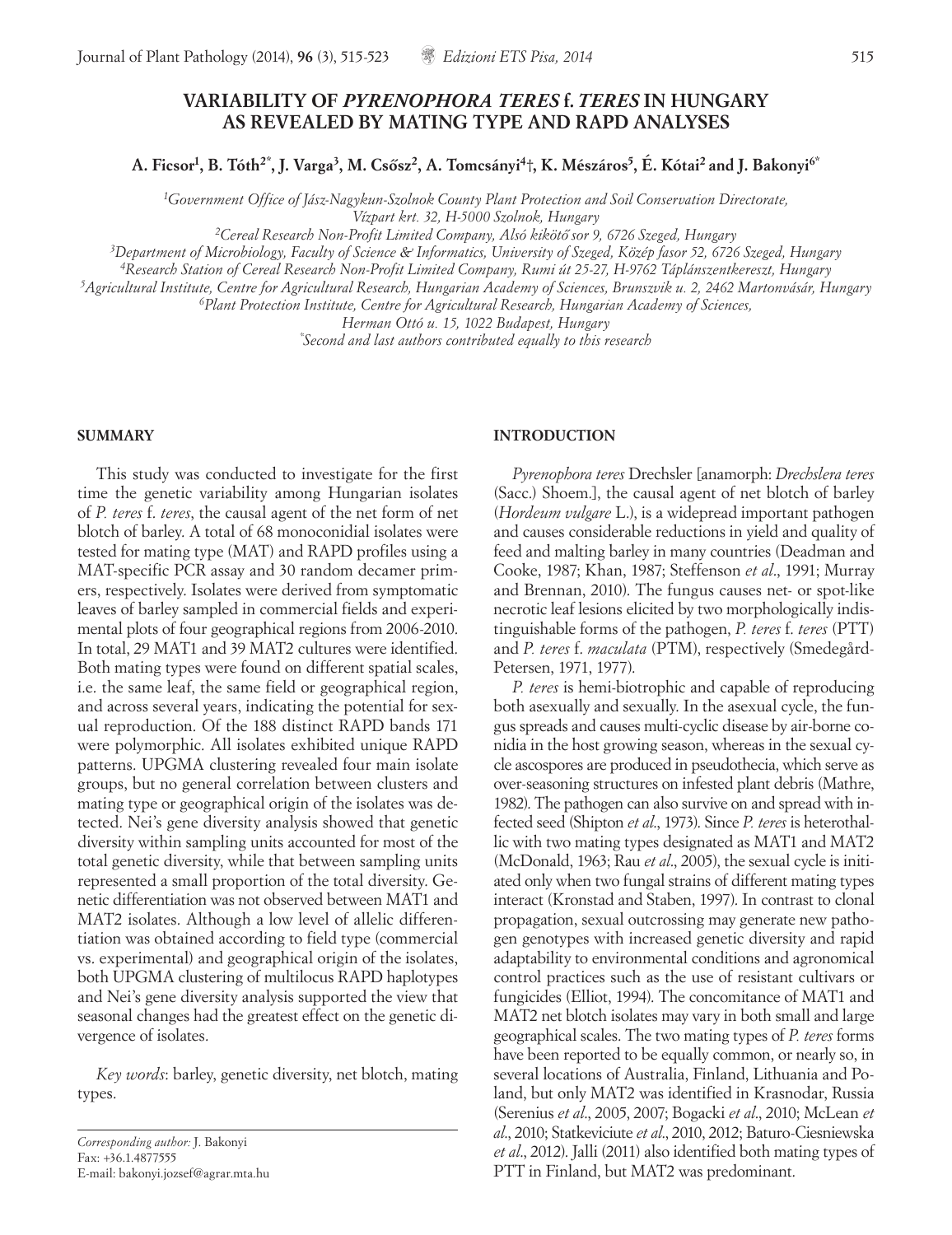Pathogen populations with more variable gene pools have a higher evolutionary potential to develop new genotypes and aggressive/virulent strains (McDonald and Linde, 2002). Therefore, investigating the genetic variability of local populations of plant pathogens has important implications for research into the organisms and for disease management (Tibayrenc *et al*., 1991).

Several studies have examined the genetic variability of *P. teres* populations in various regions of the world. Techniques such as random amplification of polymorphic DNA (RAPD) (Peever and Milgroom, 1994; Peltonen *et al*., 1996; Weiland *et al*., 1999; Jonsson *et al*., 2000; Campbell *et al*., 2002; Frazzon *et al*., 2002; Bakonyi and Justesen, 2007; Baturo-Ciesniewska *et al*., 2012), restriction fragment length polymorphism (RFLP) (Wu *et al*., 2003), amplified fragment length polymorphism (AFLP) (Rau *et al*., 2003; Leišova *et al*., 2005a, 2005b; Serenius *et al*., 2007; Lehmensiek *et al*., 2010; Bentata *et al*., 2011; Statkeviciute *et al*., 2012) as well as microsatellite and inter simple sequence repeat (ISSR) analyses (Bogacki *et al*., 2010; Statkeviciute *et al*., 2010) have largely been used.

In Hungary, barley is an important crop occupying the third largest cultivation area amongst cereals (*ca*. 250.000 ha per year). Losses caused by *P. teres* increased significantly in the 1980s (Sipos *et al*., 1989), then the pathogen became one of the most important biotic agents threatening the production of barley (Palágyi and Tomcsányi, 2006; Tomcsányi *et al*., 2006). The fungus has also been isolated from wheat (Tóth *et al*., 2008). Information from breeders and producers has suggested that the net form is widely distributed and has long been associated with net blotch disease of barley in Hungary, whereas the spot form has been identified only recently (Ficsor *et al*., 2010).

In spite of the economical importance of PTT in Hungary, data are not available on the pathogen's variability. Therefore, the aim of our study was to determine the mating type and genetic diversity of PTT isolates derived from leaf samples collected in the course of routine disease surveys from commercial and experimental fields in different years and Hungarian regions. The specific objectives were: (i) to investigate if both mating types of the pathogen occur in Hungary, i.e. is there a chance for sexual reproduction to take place, and (ii) to measure the level of genetic differentiation in a collection of isolates.

### **MATERIALS AND METHODS**

**Sample collection and fungal isolation.** Diseased barley leaves were collected at random in the course of routine disease surveys from various spring and winter barley cultivars/breeding lines in experimental plots of distantly located breeding stations and commercial fields from 2006 to 2010 (Table 1). Leaf samples were stored in paper bags in the laboratory until processing. To induce conidiogenesis, leaf segments with necrotic lesions were placed into a moist chamber in Petri dishes that were kept on a laboratory bench at ambient temperature or incubated under white light (OSRAM model L36W/640) in a 16h light/8h

dark cycle for 1-3 days at 20-22°C. Monoconidial isolates were then cultured by transferring single conidia from the conidiophores to potato dextrose agar (PDA) plates with a sterile needle, using a Leica MZ6 stereomicroscope at 300-400× magnification in a laminar air flow cabinet. Single-conidial isolates were incubated for 10-14 days in the dark at 20-22°C, and used as inocula for stock and potato dextrose broth cultures. Stock cultures were grown on PDA slants for 7-10 days in the dark at 20-22°C, then kept under mineral oil at 15°C.

**Extraction and analysis of fungal DNA.** Monoconidial isolates were cultivated in potato dextrose broth in steady cultures at 22-25°C for 7-10 days. Mycelia were harvested by vacuum filtration, washed with sterile deionised water, freeze-dried and ground in liquid nitrogen. Pulverized mycelia were kept at −70°C and used for DNA extraction. Total genomic DNA was isolated using the MasterPure™ Yeast DNA Purification Kit (Epicentre Biotechnologies, USA) according to the manufacturer's instructions. To confirm species identity and differentiate between forms of *P. teres*, DNA of each culture was subjected to specific PCR assays as described by Taylor *et al*. (2001) and Williams *et al*. (2001). PTT strains were then further subjected to PCR-based mating type and RAPD assays. MAT1 and MAT2 isolates were identified using the mating type-specific primer pairs (MAT1-F/MAT1-R and MAT2-F/MAT2- R) and the PCR procedure developed by Rau *et al*. (2005). Primers for net/spot form- and mating type-specific PCRs were synthesized by Bio Basic Canada Inc. (Markham, Ontario, Canada). To measure genetic variability, RAPD analyses were carried out with arbitrary decamer primers. Two random primers, each amplifying reproducible DNA fragments of different size in preliminary tests with a subset of PTT isolates, were combined in a reaction mixture to reduce costs, and altogether 30 RAPD primers were applied in 15 combinations: OPB-06/OPB-12; OPH-09/ OPE-07; OPA-14/OPE-03; OPB-07/OPB-10; OPW-03/ OPA-07; OPW-07/OPW-17; OPH-20/OPH-12; OPE-20/ OPE-17; OPB-11/OPB-09; OPB-16/OPC-13; OPG-04/ OPB-01; OPE-15/OPC-16; OPH-03/OPE-16; OPE-01/ OPA-02; OPI-12/OPE-19 (Eurofins MWG Operon, Germany). The 20 μl RAPD reaction mixture contained 1× DreamTaq™ PCR Master Mix (Fermentas, Lithuania), 20 pmol of each primer and 20 ng of DNA. RAPD thermal profile consisted of an initial denaturing step of 94°C for 2min, followed by 45 cycles of 92°C for 1min, 35°C for 1min and 72°C for 2min, and a final extension step at 72°C for 5min. RAPD amplifications were repeated three times. All PCRs were performed in an Eppendorf Mastercycler nexus thermal controller. Amplification products were separated by electrophoresis in 1.7% agarose gels, stained with ethidium bromide, and visualized under UV light.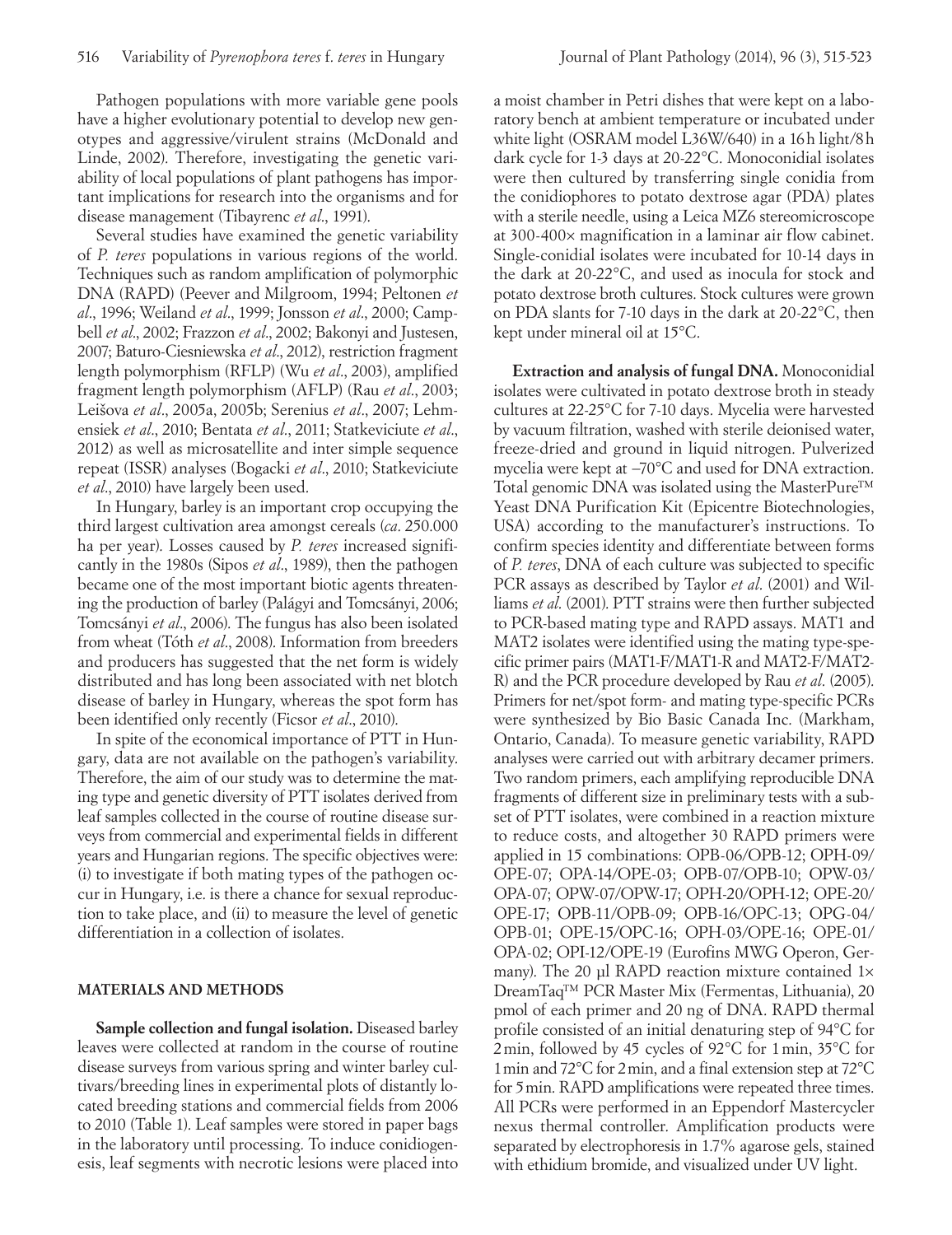# **Table 1**. Origin and mating type of *Pyrenophora teres* f. *teres* isolates used in this study.

| Strain code <sup>a</sup>   | Date/month/year of collection | Locationb                         |                            | Field type <sup>c</sup> Barley cultivar/genotype | MAT <sup>d</sup>                           |
|----------------------------|-------------------------------|-----------------------------------|----------------------------|--------------------------------------------------|--------------------------------------------|
| Western Hungary            |                               |                                   |                            |                                                  |                                            |
| $H-230$                    | 13/06/2007                    | Chernelházadamonya (1)            | $\mathsf C$                | Jubilant                                         | 1                                          |
| H-196                      | 12/06/2007                    | Egyházasrádóc (2)                 | C<br>E                     | Unknown                                          | $\overline{c}$                             |
| H-169                      | 03/04/2007                    | Mosonmagyaróvár (3)               |                            | KH Korsó                                         | $\overline{c}$                             |
| H-198                      | 13/06/2007                    | Püspökmolnári (4)                 | $\frac{C}{C}$              | Pasadena                                         | $\overline{2}$                             |
| H-231<br>$H-1851$          |                               | Sárvár (5)                        | E                          | Coralba                                          | $\overline{2}$<br>$\mathbf{1}$             |
| $H-306/11$                 | 2007<br>18/06/2008            | Táplánszentkereszt (6)            | E                          | Unknown<br>Henley                                | $\overline{c}$                             |
| $H-294$ <sup>1</sup>       |                               | ,                                 | E                          | Unknown                                          | $\mathbf{1}$                               |
| $H-2961$                   | ,                             | 33                                | E                          | gks 419                                          | $\overline{2}$                             |
| $H-3031$                   | 24/06/2008                    | $\mathfrak{z}$                    | $\mathbf E$                | Sebastian                                        | $\mathbf{1}$                               |
| H-477                      | 26/05/2009                    | Hédervár (7)                      | $\mathsf{C}$               | Unknown                                          | $\overline{c}$                             |
| H-472                      | 07/06/2009                    | Sárvár <sup>(5)</sup>             | Č                          | Scarlett                                         | $\overline{c}$                             |
| $H - 383/11$<br>$H-393/11$ | 22/06/2009                    | Táplánszentkereszt (6)            | $\mathbf E$<br>$\mathbf E$ | Scarlett                                         | $\overline{c}$<br>$\mathbf{1}$             |
| $H-396/11$                 | ,                             | 33                                | E                          | GK Judy<br>Unknown                               | 2                                          |
| $H-497/31$                 | 09/06/2010                    | ,,                                | $\mathbf E$                | Pasadena                                         | $\overline{c}$                             |
| $H-500/11$                 |                               | $\mathfrak{z}$                    | E                          | GK Mandolina                                     | $\overline{2}$                             |
|                            |                               |                                   |                            |                                                  |                                            |
| Central Hungary            |                               |                                   |                            |                                                  |                                            |
| H-112<br>$H-327^{1,2,3}$   | 04/2006                       | Mór(8)                            | C<br>C<br>C                | Unknown<br>Unknown                               | 2<br>$\mathbf{1}$                          |
| $H-335^{1,2,3}$            | 19/06/2008                    | Kocs(9)                           |                            | Unknown                                          | $\overline{c}$                             |
| $H-284^1$                  | 16/05/2008                    | Martonyásár (10)                  | E                          | Kh Turul                                         | $\overline{c}$                             |
| $H-2871$                   | 16/05/2008                    |                                   | E                          | F74-82/MANAS//SZD4002                            |                                            |
| $H-288$ <sup>1</sup>       |                               |                                   | E                          | 20899YH2/Petra                                   | $\frac{2}{2}$                              |
| $H-313/11$                 | $,$                           | ,                                 | E                          | Petra                                            | $\overline{c}$                             |
| $H-317/11$                 | ,                             | ,,                                | $\mathbf E$                | Nelly                                            | $\mathbf{1}$                               |
| $H-321/11$                 | ,                             | ,<br>,                            | E                          | KH Center                                        | $\overline{c}$                             |
| $H-3221$                   | 10/06/2008                    |                                   | E                          | Unknown                                          | $\overline{2}$                             |
| $H-310/21$                 | 12/06/2008                    | Tordas (11)                       | $\mathbf E$<br>E           | Unknown                                          | $\mathbf{1}$                               |
| $H-314/1a$<br>$H-3231$     | ,                             | 33                                | $\mathbf E$                | Unknown<br>Unknown                               | $\overline{2}$<br>$\mathbf{1}$             |
| $H-324/11$                 | ,                             | $\mathcal{L}$                     | $\mathbf E$                | Unknown                                          | $\overline{c}$                             |
| $H-325^{1,2,3,4}$          | $\mathcal{L}$                 | 33                                | $\mathbf E$                | Unknown                                          | $\mathbf{1}$                               |
| $H-336^{1,2,3,4}$          | $\mathcal{D}$                 | $\mathfrak{z}$                    | E                          | Unknown                                          | $\mathbf{1}$                               |
| South-Eastern Hungary      |                               |                                   |                            |                                                  |                                            |
|                            |                               |                                   |                            |                                                  |                                            |
| H-159<br>$H-201$           | 2007<br>11/07/2007            | Kiszombor-Makó (12)<br>Miske(13)  |                            | Unknown<br>Unknown                               | 2<br>$\mathbf{1}$                          |
| $H-200$                    | 08/06/2007                    | Nemesnádudvar (14)                | CCCCCCCCCECCC              | Ebson                                            | $\overline{2}$                             |
| $H-204$                    | 2007                          | Oregcsertő (15)                   |                            | Rex                                              | $\mathbf{1}$                               |
| H-463                      | 28/05/2008                    | Derekegyház (16)                  |                            | Unknown                                          | 1                                          |
| H-337                      | 26/05/2008                    | Kétsoprony (17)                   |                            | KH Tas                                           |                                            |
| H-339                      | 27/05/2008                    | Murony (18)                       |                            | Rex                                              | 2                                          |
| H-357                      | 27/05/2008                    | Orosháza (19)                     |                            | Botond                                           | 1                                          |
| H-469<br>$H-308/2$         | 06/06/2008                    | Ocsény(20)                        |                            | Rex                                              |                                            |
| H-282                      | 22/05/2008<br>??/04/2008      | Székkutas (21)<br>Szolnok (22)    |                            | Unknown<br>Nelly                                 | 2<br>1                                     |
| H-447                      | 02/06/2009                    | Jánoshalma (23)                   |                            | Rex                                              | 1                                          |
| H-478                      | 2009                          | Kalocsa (24)                      |                            | Unknown                                          | $\mathbf{1}$                               |
| $H-410/2$                  | 02/06/2009                    | Kunszentmiklós (25)               | Ċ                          | Unknown                                          | $\overline{2}$                             |
| North-Eastern Hungary      |                               |                                   |                            |                                                  |                                            |
| H-192                      | 04/06/2007                    | Bátorliget (26)                   |                            | Palinka                                          | 1                                          |
| H-189                      |                               | FényesIitke (27)                  |                            | Unknown                                          |                                            |
| H-209                      | 07/06/2007                    | Halmaj (28)                       |                            | Scarlett                                         |                                            |
| H-191                      | 04/06/2007                    | Hodász (29)                       |                            | KH Viktor                                        | $\begin{array}{c} 2 \\ 2 \\ 2 \end{array}$ |
| H-186                      |                               | Kölcse (30)                       |                            | Petra                                            | $\mathbf{1}$                               |
| H-190                      | ,                             | Nagyvarsány (31)                  |                            | Palinka                                          | $\overline{c}$                             |
| H-464                      | 09/06/2008                    | Balassagyarmat (32)               |                            | Laverda                                          | $\overline{c}$                             |
| H-377                      | 19/06/2008                    | Enód(33)                          |                            | Candesse                                         | $\mathbf{1}$                               |
| H-359<br>H-358             | 09/06/2008                    | Endrefalva (34)                   |                            | Maress                                           | $\overline{c}$                             |
| $H-340/1$                  | 19/06/2008                    | Karancsság (35)<br>Igrici $(36)$  |                            | Unknown<br>Candesse                              | $\mathbf{1}$<br>2                          |
| H-360                      | 18/06/2008                    | Sajópüspöki (37)                  |                            | Pasadena                                         | $\overline{c}$                             |
| H-462                      | 09/06/2008                    | Szügy $(38)$                      |                            | Vanessa                                          | $\mathbf{1}$                               |
| H-361                      | 17/06/2008                    | Tiszakarád (39)                   |                            | Unknown                                          |                                            |
| H-458                      | 10/06/2008                    | Ujdombrád (40)                    |                            | Unknown                                          | $\frac{2}{2}$                              |
| H-428                      | 07/06/2009                    | Apagy (41)                        |                            | Unknown                                          | $\mathbf{1}$                               |
| H-438                      | 05/06/2009                    | Cserháthaláp (42)                 |                            | Ebson                                            | $\overline{c}$                             |
| H-429                      | 04/06/2009                    | Karancsság (35)                   |                            | Jubilant                                         | $\mathbf{1}$                               |
| H-473                      | 16/06/2009                    | Mezőkeresztes (43)                | CCCCCCCCCCCCCCCCCCCCC      | Mauritia                                         | $\overline{c}$                             |
| H-433<br>H-426             | 17/06/2009<br>2009            | Tiszaszőlőős (44)<br>Tomor $(45)$ |                            | Imperial<br>Unknown                              | $1\,$<br>$\mathbf{1}$                      |
|                            |                               |                                   |                            |                                                  |                                            |

<sup>a</sup>Superscript numbers after strain code indicate that a few particular isolates collected at the same location are from the same field  $(1)$ , plot  $(2)$ , leaf  $(3)$ or necrosis (4 ).

bNumbers in parentheses refers to numbers in Fig 1.

 ${}^cC$  = commercial,  $E$  = experimental.

<sup>d</sup>Mating type:  $1 = \text{MAT1, 2} = \text{MAT2.}$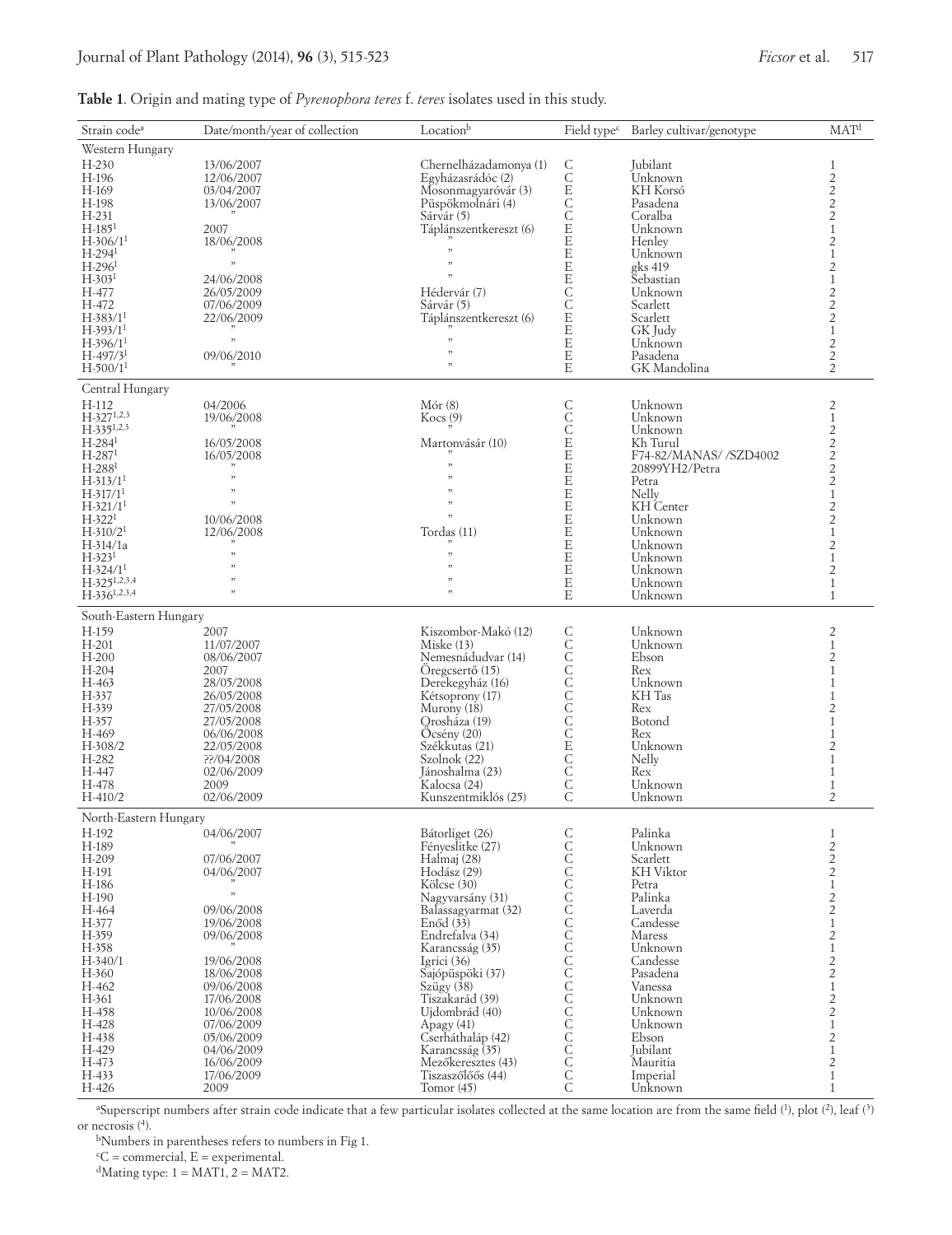

**Fig. 1.** Map of Hungary showing the locations (black dots) and geographical regions (W=west, C=central, SE=south-east, NE=north-east) where isolates were collected. Numbers next to dots refer to the name of locations as listed in Table 1.

**Analysis of genetic variability.** Presence and absence of RAPD bands were scored as 1 and 0, respectively. Only bands present/absent in all replicate reactions were counted. Data were collated into a binary matrix used to calculate pairwise genetic distances between isolates based on Nei and Li's coefficient (Nei and Li, 1979). Hierarchical clustering of individual isolates was carried out by employing the unweighted pair-group method with arithmetic mean (UPGMA) (Sneath and Sokal, 1973), and statistical support for the topology of phenogram was tested by bootstrap analysis (1000 replications). TREECON version 1.3b (Van de Peer and De Wachter, 1994) was used for these computations.

Genotypic diversity of PTT isolates was measured by the normalised Shannon diversity index (*H*s) (Sheldon, 1969)

$$
H_{\rm s} = -\Sigma g_{\rm i} \ln g_{\rm i} / \ln N
$$

where *g*i is the frequency of the *i*th multilocus genotype and *N* is the sample size. This index ranges from 0 (there is no diversity) to 1 (each isolate represents a unique genotype). In addition, Simpson's index (D=Σ*g*<sup>i</sup> 2 ), indicating the probability that two isolates sampled at random and with replacement in the population belong to different multilocus genotype, was also calculated (Simpson, 1949). Simpson's index also ranges between 0 and 1, but in this case the low value indicates great sample diversity.

To test for differences in allele frequencies between subgroups of isolates, frequency of polymorphic loci and

Nei's gene diversity parameters in subdivided populations (Nei, 1973, 1987) were computed with POPGENE (Yeh and Boyle, 1997). A locus was considered polymorphic if it had two alleles (0 or 1), regardless of the allele frequencies. To test whether or not allele frequencies differed significantly between sampling units (mating type, field type, region, year), likelihood ratio chi-square tests (G2 ) implemented in POPGENE were performed with the null hypothesis of no differentiation (Brown, 1996). The observed values of G2 were compared to tabulated values of chi-square.

### **RESULTS**

**Identity and origin of isolates.** In total, 81 monoconidial isolates of *P. teres* were collected from necrotic barley leaves. Based on symptoms, isolates were expected to be PTT*.* Specific PCR assays confirmed this assumption for 68 strains derived from typical net blotches or small necrotic spots varying in size and shape from a few mm flecks to 1 to 2.5cm long interveinal necroses scattered all over the leaf blades. Thirteen cultures, all from small flecks or short longitudinal necroses, proved to be PTM (data not shown). The 68 PTT isolates were collected in 43 commercial fields and four experimental stations representing altogether 45 locations in four geographical regions (West, Central, South-East and North-East) (Table 1, Fig. 1). For practical reasons, all plots within an experimental station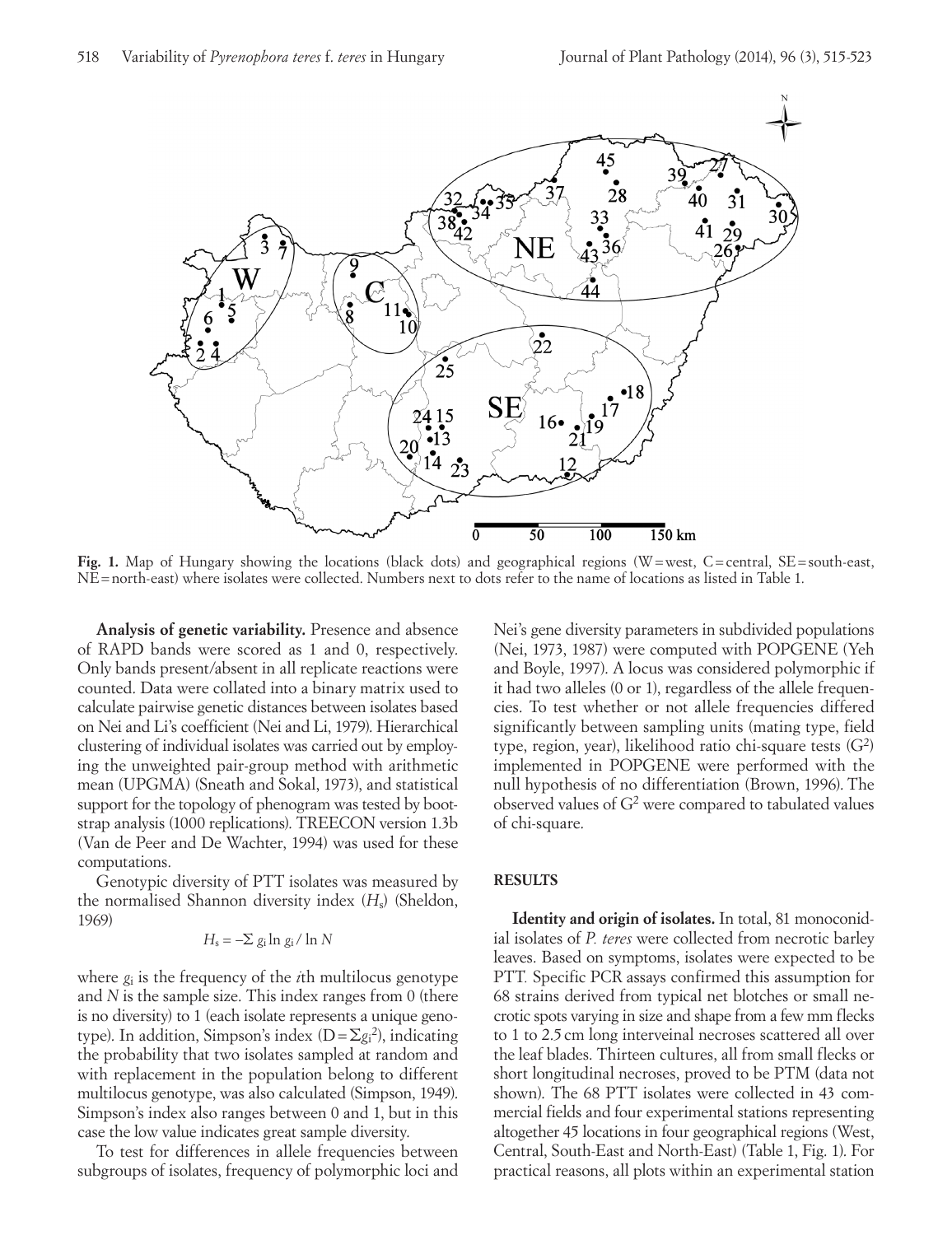were considered to be the same field, considering the small distance amongst plots (up to *ca.* 1km) and similar agronomical practices applied to them. One isolate was collected in 2006, sixteen were collected in 2007, thirty-five in 2008, fourteen in 2009, and two in 2010.

**Distribution of mating types.** Mating types of the 68 PTT isolates was determined: 29 were MAT1 and 39 were MAT2 (Table 1). Both MAT1 and MAT2 strains were found in 2007, 2008 and 2009 with a ratio of 6:10, 16:19 and 7:7, respectively. In addition, both mating types occurred in each geographical region as well as in both experimental and commercial fields. A leaf sample taken from a commercial field in Kocs in 2008 carried both MAT1 (H-327) and MAT2 (H-335) strains on different lesions. In the course of five sampling trips at three experimental stations, 2 to 7 isolates were collected within fields in 2008, 2009 or 2010, and in four cases both MAT1 and MAT2 isolates were found within the same field at each of these three experimental stations (Martonvásár, Táplánszentkereszt and Tordas).

**Genetic variability of** *P. teres* **f.** *teres.* RAPD analysis was used to investigate the genetic variability of the 68 PTT isolates. Altogether 171 (91%) polymorphic and 17 (9%) monomorphic DNA fragments, ranging in size from approximately 100 to 3000bp, were scored. The average number of amplicons per locus was 1.9. The number of RAPD fragments amplified by different primer combinations varied from seven (OPA14/OPE03) to 19 (OPG04/ OPB01), with an average value of 12.5. Each isolate represented a unique multilocus RAPD haplotype. Consequently, normalized Shannon diversity index reached the maximum value of 1 and Simpson's index (0.0147) was close to zero, both supporting a high level of genotypic diversity.

Genetic relationship of isolates based on UPGMA cluster analysis is illustrated in Fig. 2. The percent genetic distance among the 68 PTT isolates ranged from 1.6 to 36% (average 9.5%). Fifty-seven isolates formed four main groups (Clusters I-IV). No general correlation between clustering and mating type or geographical origin of isolates could be detected as each cluster consisted of both MAT1 and MAT2 isolates from several regions. Clusters II and III contained isolates from three geographical regions, whereas Clusters I and IV contained isolates from all four geographical regions. Apparently, a slight degree of spatial substructuring was observed in only a few cases at subcluster level. For instance, four (H-294, H-296, H-303, H-306/1) of the six western Hungarian isolates, as well as three (H-322, H-323, H-327) from central Hungary in Cluster I, and four (H-426, H-428, H-429, H-433) from north-east Hungary in Cluster III grouped into their corresponding subclusters. Interestingly, the vast majority of strains in Clusters I, III and IV were collected within a year, whereas Cluster II alone represented three growing seasons (2008, 2009 and 2010). All but two cultures in



**Fig. 2.** UPGMA phenogram of *P. teres* f. *teres* isolates based on Nei and Li (1979) genetic distance coefficient. Numbers at nodes indicate bootstrap values of ≥50% (1,000 replications). Next to branches are isolate code, region (location), mating type and year of collection as shown in Table 1. Scale indicates level of genetic distance.

Cluster I were obtained in 2008. Cluster III consisted of eigth 2009 isolates plus a single 2008 strain, H-361, which was clearly separated from other members of Cluster III. Cluster IV was formed by isolates collected in 2007 plus a distantly related 2006 isolate (H-112). Those isolates which were collected from the same leaves did not represent the most genetically related RAPD haplotypes. H-327 and H-335, derived from two distinct lesions within a leaf and representing different mating types, were assigned to neighbouring subclusters, whereas H-325 and H-336, originating from a single lesion and representing MAT1, were also separated from each other in Cluster I (Fig. 2).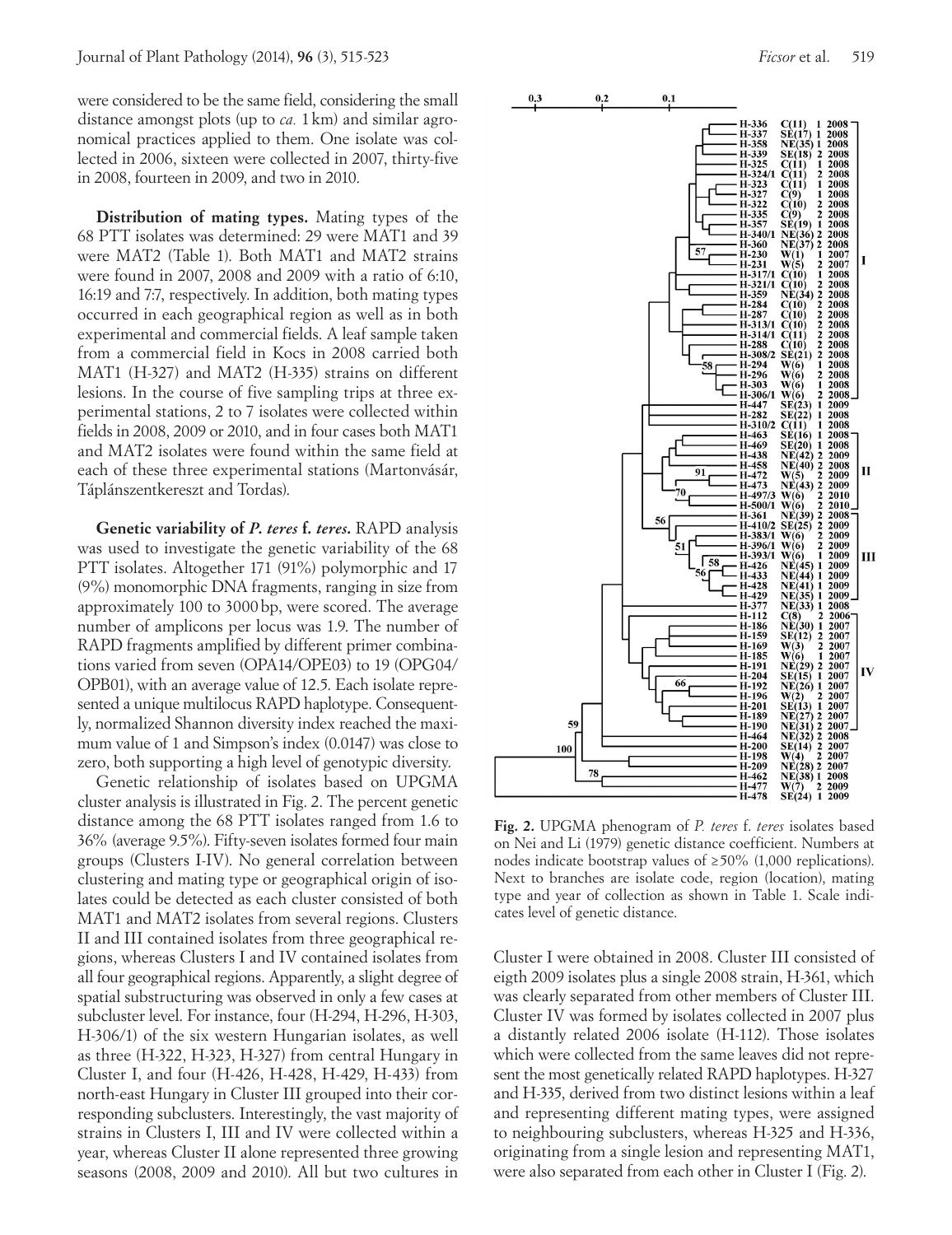| Sampling unit                          |                         | $H_S$   | $H_T$   | $D_{ST}$ | G <sub>ST</sub> | G <sup>2</sup> | P value  |
|----------------------------------------|-------------------------|---------|---------|----------|-----------------|----------------|----------|
| Mating type (MAT1 : MAT2)              |                         | 0.1573  | 0.1595  | 0.0022   | 0.01379         | 188.7          | 0.1684   |
| Field type (commercial : experimental) |                         | 0.1481  | 0.1537  | 0.0056   | 0.03643         | $319.5*$       | < 0.0001 |
| Regions                                |                         |         |         |          |                 |                |          |
|                                        | All regions             | 0.1478  | 0.1599  | 0.0121   | 0.07567         | 739.7*         | < 0.0001 |
|                                        | west: central           | 0.12849 | 0.13922 | 0.01073  | 0.07707         | $276.4*$       | < 0.0001 |
|                                        | south-east : north-east | 0.16729 | 0.17265 | 0.00536  | 0.03104         | $198.6*$       | 0.0089   |
|                                        | west: south-east        | 0.16497 | 0.17188 | 0.00691  | 0.04020         | $205.7*$       | 0.0047   |
|                                        | central: north-east     | 0.13073 | 0.1424  | 0.01167  | 0.08195         | $315.9*$       | < 0.0001 |
|                                        | west: north-east        | 0.15313 | 0.15897 | 0.00584  | 0.036736        | 181.03*        | 0.0111   |
|                                        | central: south-east     | 0.14245 | 0.15047 | 0.00802  | 0.0533          | $251.5*$       | < 0.0001 |
| Years                                  |                         |         |         |          |                 |                |          |
|                                        | 2007:2008:2009          | 0.1411  | 0.1691  | 0.028    | 0.16558         | $1072.5*$      | < 0.0001 |
|                                        | 2007:2008               | 0.15354 | 0.1767  | 0.02316  | 0.13107         | 570.47*        | < 0.0001 |
|                                        | 2007:2009               | 0.15621 | 0.18353 | 0.02732  | 0.14885         | 537.72*        | < 0.0001 |
|                                        | 2008:2009               | 0.14143 | 0.15831 | 0.0273   | 0.1068          | 455.94*        | < 0.0001 |

**Table 2.** Genetic diversity as revealed by Nei's analysis of gene diversity in different sampling units of *P. teres* f. *teres.*

Mean within sampling unit (H<sub>S</sub>) and total (H<sub>T</sub>) gene diversities were corrected for expected bias due to finite sampling (Nei and Chesser, 1983, equations 17 and 18). The absolute (DST) and relative (GST) measures of total gene diversity due to differentiation between sampling units were then estimated by  $D_{ST} = H_T$  - H<sub>S</sub> and  $G_{ST} = D_{ST}/H_T$  (Nei, 1973). Likelihood ratio chi-square test over all loci were carried out under the null hypothesis of  $G^2 = 0$  (Brown, 1996). Differences in allele frequencies were considered statistically significant and marked with an \* if P≤0.05.

Nei's gene diversity analysis (Table 2) revealed that genetic diversity within sampling units (mating type, field type, region, year) accounted for most of the total genetic diversity, while genetic diversity between sampling units represented a small proportion of the total diversity. Both average gene diversities within sampling units and total gene diversities were very similar across all comparisons made and ranged from 0.12849 to 0.16729 and from 0.13922 to 0.18353, respectively. A negligible and insignificant difference in allele frequencies was detected between MAT1 and MAT2 isolates  $(G_{ST} = 0.01379, G^2$  was insignificant with a very high P value of 0.1684). Small, albeit extremely significant, differentiation was observed amongst isolates from commercial and experimental fields  $(G<sub>ST</sub>=0.03643)$  and from the four geographical regions taken as a whole  $(G<sub>ST</sub>=0.07567)$  with P values less than  $0.0001$  for  $G<sup>2</sup>$ . This indicated that at least one regional subpopulation was differentiated from the others. In fact, heterogeneity in allele frequencies was found to be statistically supported in each pairwise regional comparison with G<sub>ST</sub> ranging from 0.03104 to 0.08195 (P ≤ 0.0111 for G<sup>2</sup>). The highest level of genetic differentiation was obtained for sampling years 2007, 2008 and 2009 ( $G_{ST} = 0.16558$ , P<0.0001 for G<sup>2</sup>), meaning that approximately 16.5% of the total gene diversities was due to seasonal differences in the *P. teres* collection tested. Pairwise comparisons of the three years also resulted in statistically significant differentiation of 10.68 to 14.88% (P<0.0001 for G<sup>2</sup>).

#### **DISCUSSION**

Mating type and genetic variability of 68 monoconidial PTT isolates, the causal agent of the net form of net blotch disease of barley, were examined using a PCRbased mating type assay and RAPD analysis, respectively.

The isolates were collected from barley leaves showing various types of lesions sampled in commercial fields and experimental plots in diverse geographical regions, mostly from 2007 to 2009. The large number of RAPD markers amplified and the high ratio of polymorphic loci in the collection support the suitability of using random oligonucleotides selected for the analysis. Although the majority of field isolates were identified accurately based on leaf lesions, classification of 13 isolates as PTM by specific PCR indicates the difficulties with symptom-based delineation of the two morphologically indistinguishable forms of *P. teres*. This is especially important for breeders and should be considered in their routine disease evaluation methodology.

The high genotypic diversity in our collection, as illustrated by the unique fingerprints for all isolates, compares well with results observed for several *P. teres* populations. For example, maximum genotypic diversity was obtained for 64 Swedish PTT isolates at two locations 20 km apart and tested with three arbitrary decanucleotide primers amplifying at 19 loci (Jonsson *et al*., 2000), and for 41 PTT strains sampled in four Polish provinces (Baturo-Ciesniewska *et al*., 2012). Additionally, each of the 30 Czech or Slovakian, 145 Lithuanian and almost all of the 72 Finnish plus 185 worldwide net form cultures showed individual AFLP genotypes (Leišova *et al*., 2005b; Serenius *et al*., 2005, 2007; Statkeviciute *et al*., 2012), whereas 84% of 76 South Australian PTT isolates from three field populations had unique multilocus haplotypes when subjected to microsatellite genotyping (Bogacki *et al*., 2010). A high genotypic diversity is frequently associated with sexual recombination (McDonald and Linde, 2002). Other mechanisms that may also contribute to populational variability are gene flow or migration, genetic drift, mutation, selection and parasexuality (Hartl and Clark, 1989). Long-distance travel of *P. teres* inoculum is possible by seed dispersal or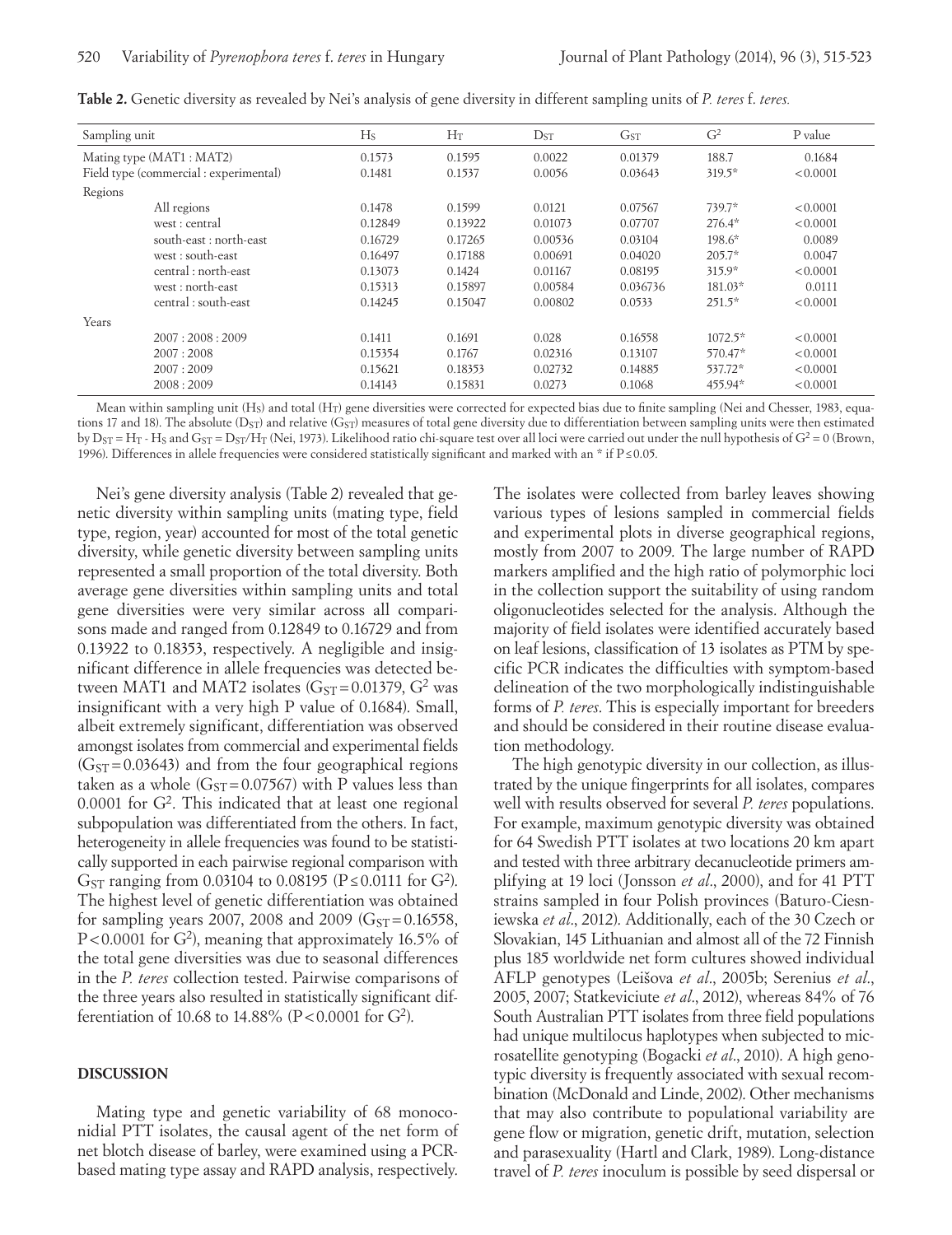air-borne conidia, which can travel 10-200 km under favourable conditions (De Wolf *et al*., 1998). Such a dispersal of inoculum of different genetic background could also have contributed to the genetic variability observed in this study. Additionally, several pathotypes of both the spot and net form pathogens have been identified in Hungary earlier (J. Bakonyi, unpublished data). Since our isolates were collected from a large number of barley varieties/ genotypes, selection pressure by different host genotypes could have theoretically affected the pathogen's genetic divergence through maintaining pathotype diversity in the fungal population. Regarding parasexual (mitotic) recombination, as far as we know the phenomenon has not been reported for *P. teres*, and it is hard to estimate its role.

Leišova *et al*. (2005b) found that isolates of both forms of *P. teres* seemed to be grouped according to the year of sampling rather than to their geographical origin. Serenius *et al*. (2007) also reported a significant level of genetic differentiation for Finnish PTT isolates according to sampling years. Our data are in agreement with this in terms that both clustering and Nei's gene diversity analysis supported the view that temporal changes had a greater effect on the isolate's genetic divergence than the mating type, field type or geographical origin.

In concordance with Serenius *et al*. (2005), who used AFLP to investigate genetic variation within and between two remote Finnish PTT populations with no significant deviation from 1:1 mating type ratio, we did not see grouping according to mating type in cluster analysis, nor genetic differentiation between the two mating types. The statistically significant Gst values we obtained may reflect only very low (for field type and geographical regions) to moderate (for years) genetic differentiation. The very low level of differentiation between commercial and experimental fields indicates that certain level of gene flow is likely to have occurred between those fields during the sampling period. This is especially interesting from the point of view that screening for adult plant resistance against net blotch usually takes place at experimental stations with the predominant use of local fungal population/ isolate(s).

Similarly to us, Baturo-Ciesniewska *et al*. (2012) and Peltonen *et al*. (1996) did not find a close link between RAPD clusters and geographical origin of *P. teres*. However, in contrast to our findings, they did not observe yearly differences either. Also, similar low levels or lack of significant regional differences in genetic composition of *P. teres* populations were found, in general, on a relatively small scale, e.g. between fields within a distance of up to 20 km in both Alberta (Canada) and Sweden (5% differentiation in both cases) (Peever and Milgroom, 1994; Jonsson *et al*., 2000), between several PTT subpopulations in Finland and within Australian states (Serenius *et al*., 2007; Bogacki *et al*., 2010). In contrast, considerable genetic differentiation was detected in PTT populations from Sardinia (Italy) (Rau *et al*., 2003), likely due to a low migration rate, and

among geographically distantly related *P. teres* populations (e.g. between continents, different European or Australian states, and two Finnish locations 400 km apart) (Peever and Milgroom, 1994; Serenius *et al*., 2005, 2007).

Considering the genetic diversity of *P. teres* at the lesion level, it may be surprising that two MAT1 isolates (H-325 and H-336) from a single lesion represented different and clearly separated multilocus RAPD haplotypes in Cluster I (Fig. 2). These two isolates differed from each other at nine RAPD loci, five being present in H-325 and four in H-336. In the case of *Cochliobolus sativus* (anamorph: *Bipolaris sorokiniana*), Leišova-Svobodova *et al*. (2012) hypothesised that chromosomal rearrangements during conidiogenesis could be the most likely cause of genetic variation, particularly within lesions. Currently, we do not know whether the variation observed for isolates H-325 and H-336 could be attributed to a similar phenomenon or to simultaneous infections by different pathogen genotypes. A more sophisticated study which was out of the scope of our investigations is needed to answer this question.

There are two fundamental means by which fungi and other organisms transmit genes to the next generation: through asexual (clonal) reproduction or by sexual mating and recombination. In the case of clonal reproduction, each progeny has only one parent and its genome is an exact mitotic copy of its parent. Recombining populations develop through meiotic recombination following mating, or mitotic recombination through a parasexual cycle (Taylor *et al*., 1999). Recombination generates new genotypes and thus increases genetic diversity. Due to the heterothallic nature of *P. teres* and its ability for both asexual and sexual propagation, the genetic diversity derived from random mating in this fungal populations is largely dependent on the ratio and co-existence of two opposite mating types and the relative abundance of the two types of propagation in the life cycle of the fungus (Liu *et al*., 2011). Rau *et al*. (2003, 2005) found that sexual reproduction occurs at significant levels within both forms of *P. teres* in Sardinia and that the relative contribution of sexual and asexual reproduction varies among different environments. In contrast, Serenius *et al*. (2007) concluded that recombination was limited within both forms of *P. teres* within field, but was possible based on co-occurrence of mating types. Based on the high number of unique multilocus microsatellite haplotypes and a 1:1 distribution of mating types, Bogacki *et al*. (2010) suggested that sexual reproduction was predominant in two South Australian populations of both PTT and PTM, but an asexual reproductive component could not be excluded.

In our study, both MAT1 and MAT2 isolates were found in years with more than two isolates (2007, 2008 and 2009), all regions, within field and on the same leaf. This spatial and temporal distribution of mating types does not conclusively demonstrate sexual reproduction, but indicates the potential for it. The distribution of MAT1 and MAT2 strains within and among several clades on the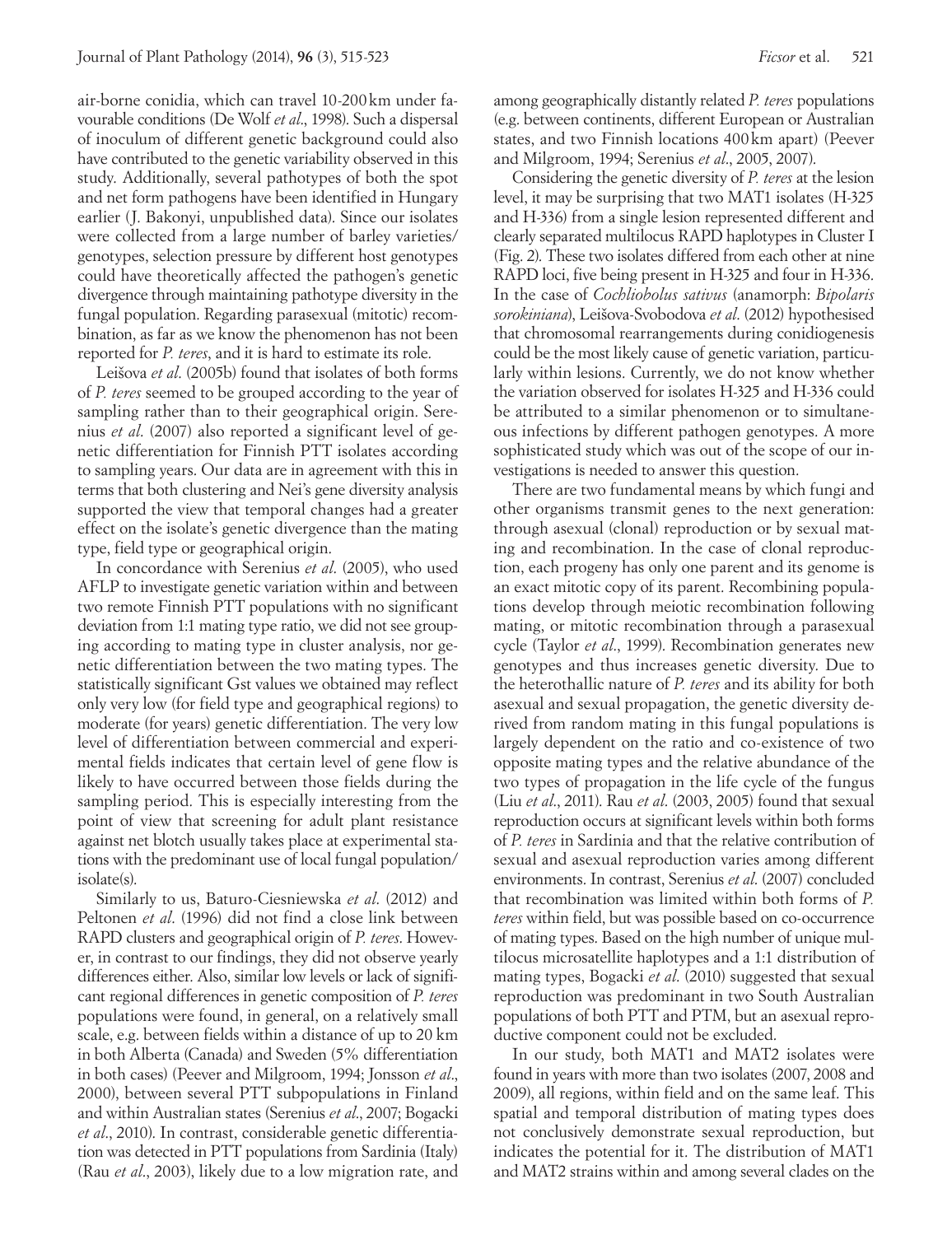RAPD phenogram and the very low level of insignificant genetic differentiation between them may also be indicators for genetic exchange among isolates, possibly through sexual outcrossing.

In summary, this is the first study on mating types and genetic variability of *P. teres* f. *teres* in Hungary. The wide distribution of both MAT1 and MAT2 isolates indicates that a high potential for sexual reproduction exists in local populations of this pathogen. Although a low level of genetic differentiation was obtained between isolates from commercial and experimental fields as well as from different geographical regions, our data suggest that seasonal changes could be the main factors affecting the isolate's genetic divergence.

## **ACKNOWLEDGEMENTS**

This work was supported by grants OMFB-01505/2006, NFÜ DTR\_2007, OTKA K84122 and K84077, and by the János Bolyai Research Scholarship of the Hungarian Academy of Sciences (B. Tóth). We would like to thank to Paul Bogacki (SARDI, Adelaide, South Australia) for his helpful comments and linguistic corrections, to colleagues of Government Offices, András Palágyi (Cereal Research Non-Profit Limited Company, Szeged, Hungary) and Mónika Károlyi-Cséplö (Agricultural Institute, CAR-HAS, Martonvásár, Hungary) for their kind help in sample collection, to Tibor Szamák (Government Office of Jász-Nagykun-Szolnok County Plant Protection and Soil Conservation Directorate, Szolnok, Hungary) for his kind help to draw Fig. 1, as well as to Mária Szabó and Ildikó Csorba (Plant Protection Institute, CAR-HAS, Budapest, Hungary) for their great assistance in culturing and preparing mycelium powder.

## **REFERENCES**

- Bakonyi J., Justesen A.F., 2007. Genetic relationship of *Pyrenophora graminea*, *P. teres* f. *maculata* and *P. teres* f. *teres* assessed by RAPD analysis. *Journal of Phytopathology* **155**: 76-83.
- Baturo-Ciesniewska A., Grabowski A., Panka D., 2012. Diversity in the Polish isolates of *Drechslera teres* in spring barley as determined through morphological features, mating types, reaction to control agents and RAPD markers. *Journal of Plant Pathology* **94**: 339-351.
- Bentata F., Labhilili M., El Aissami A., Bary S., Yeslem C.H., Ibijbijen J., 2011. Analysis of diversity genetic of Moroccan net blotch populations using amplified fragment length polymorphism (AFLP) markers. *African Journal of Biotechnology* **10**: 7548-7554.
- Bogacki P., Keiper F.J., Oldach K.H., 2010. Genetic structure of South Australian *Pyrenophora teres* populations as revealed by microsatellite analyses. *Fungal Biology* **114**: 834-841.

Brown J.K.M., 1996. The choice of molecular marker methods

for population genetic studies of plant pathogens. *New Phytologist* **133**: 183-195.

- Campbell G.F., Lucas J.A., Crous P.W., 2002. Evidence of recombination between net- and spot-type populations of *Pyrenophora teres* as determined by RAPD analysis. *Mycological Research* **106**: 602-608.
- Deadman M.L., Cooke B.M., 1987. Effects of net blotch on growth and yield of spring barley. *Annals of Applied Biology* **110**: 33-42.
- De Wolf E.D., Effertz R.J., Ali S., Francl L.J., 1998. Vistas of tan spot research. *Canadian Journal of Plant Pathology* **20**: 349-370.
- Elliot C.G., 1994. Reproduction in Fungi: Genetical and Physiological Aspects. Chapman & Hall, London, UK.
- Ficsor A., Bakonyi J., Tóth B., Tomcsányi A., Palágyi A., Csősz M., Károlyi-Cséplő M., Mészáros K., Vida G., 2010. First report of spot form of net blotch of barley caused by *Pyrenophora teres* f. *maculata* in Hungary. *Plant Disease* **94**: 1062.
- Frazzon A.P.G., Matsumura A.T.S., Van Der Sand S.T., 2002. Morphological characterization and genetic analysis of *Drechslera teres* isolates. *Genetics and Molecular Biology* **25**: 235-241.
- Hartl D.L., Clark A.G., 1989. Principles of Population Genetics. 2nd ed. Sinauer Associates, Sunderland, MA, USA.
- Jalli M., 2011. Sexual reproduction and soil tillage effects on virulence of *Pyrenophora teres* in Finland. *Annals of Applied Biology* **158**: 95-105.
- Jonsson R., Sall T., Bryngelsson T., 2000. Genetic diversity for random amplified polymorphic DNA (RAPD) markers in two Swedish populations of *Pyrenophora teres*. *Canadian Journal of Plant Pathology* **22**: 258-264.
- Khan T.N., 1987. Relationship between net blotch (*Drechslera teres*) and losses in grain yield of barley in Western Australia. *Australian Journal of Agricultural Research* **38**: 671-479.
- Kronstad J.W., Staben C., 1997. Mating type in filamentous fungi. *Annual Review of Genetics* **31**: 245-276.
- Lehmensiek A., Bester-van der Merwe A.E., Sutherland M.W., Platz G., Kriel W.M., Potgieter G.F., Prins R., 2010. Population structure of South African and Australian *Pyrenophora teres* isolates. *Plant Pathology* **59**: 504-515.0
- Leišova L., Minařikova V., Kučera L., Ovesná J., 2005a. AFLPbased PCR markers that differentiate spot and net forms of *Pyrenophora teres*. *Plant Pathology* **54**: 66-73.
- Leišova L., Minařikova V., Kučera L., Ovesná J., 2005b. Genetic diversity of *Pyrenophora teres* isolates as detected by AFLP analysis. *Journal of Phytopathology* **153**: 569-578.
- Leišova-Svobodova L., Minařikova V., Kučera L., Pereyra S.A., 2012. Structure of the *Cochliobolus sativus* population variability. *Plant Pathology* **61**: 709-718.
- Liu Z., Ellwood S.R., Oliver R.P., Friesen T.L., 2011. *Pyrenophora teres*: profile of an increasingly damaging barley pathogen. *Molecular Plant Pathology* **12**: 1-19.
- Mathre D.E., 1982. Compendium of Barley Diseases, pp. 22-24. APS Press, St. Paul, MN, USA.
- McDonald W.C., 1963. Heterothallism in *Pyrenophora teres*. *Phytopathology* **53**: 771-773.
- McDonald B.A., Linde C., 2002. The population genetics of plant pathogens and breeding strategies for durable resistance. *Euphytica* **124**: 163-180.